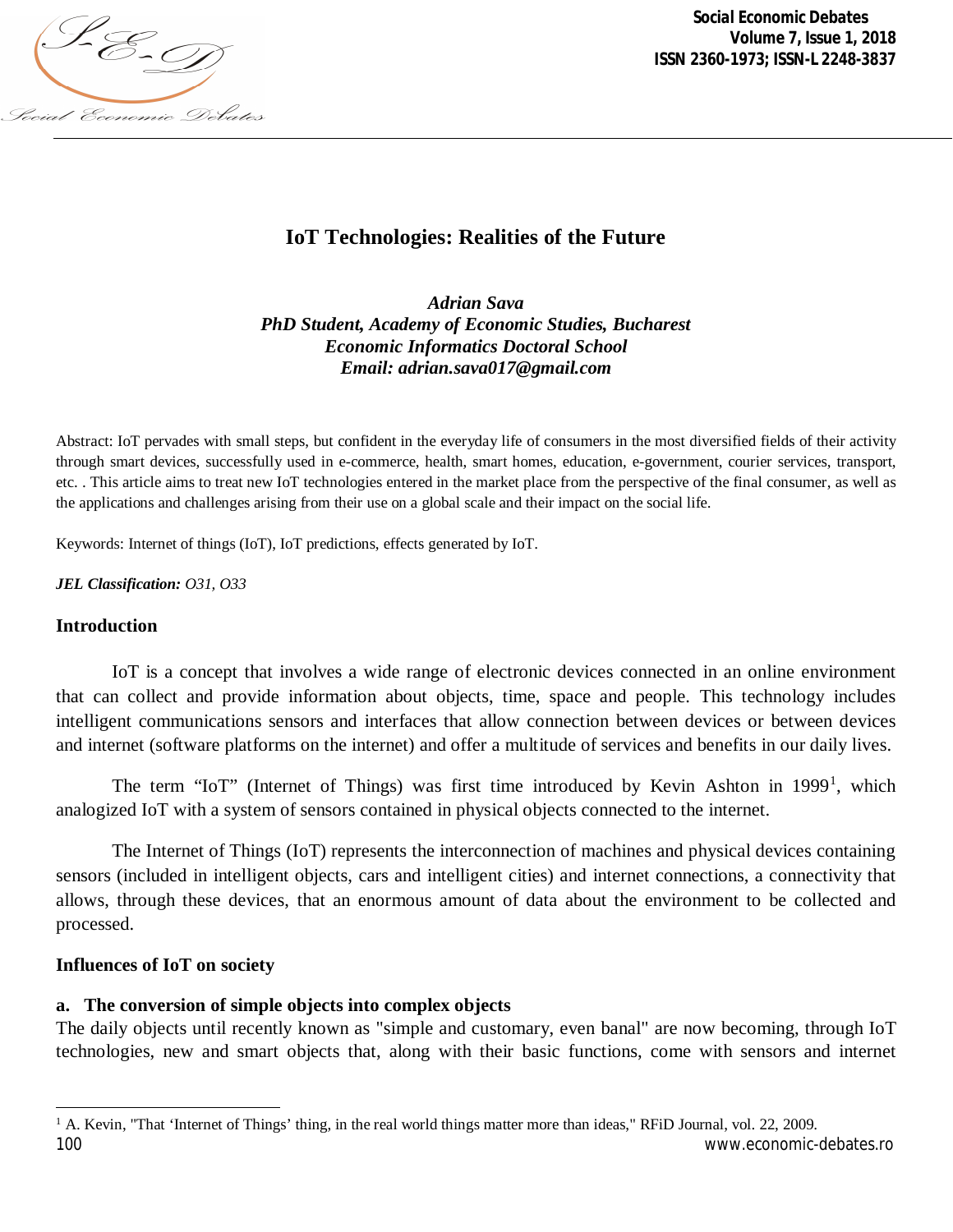

 $\overline{\phantom{a}}$ 

connection interfaces. Through software, web or mobile applications, the user can interact remotely with them, thus controlling their status.

An example of this would be the following: by taking an intelligent lightbulb<sup>2</sup> as a reference, besides the role of lighting, it can be controlled from any location (the lightbulb may turn on or off from a distance) at any time, anywhere on the globe and its status (if it is lit or not) can be checked at any time. Moreover, the intelligent lightbulb can be commanded vocally and it even can make decisions by itself, in the sense that it can adjust its brightness according to the daytime or natural light that enters the location.

# **b. The onset of IoT on the consumer market**

IoT technology has been used for a very long time in the production process which makes it possible the handling of the machinery and plant equipment through computer devices. These machines can communicate with each other, the information is synchronized, it does not require human presence, but only the correct application of the computer program to drive the robot / the car to the correct execution of the tasks administered. This process that uses local network infrastructure to communicate with a range of IT applications for the purpose of automated monitoring and control is possible thanks to M2M (Machine to Machine) communications technologies.

IOT technology allows a factory to be transformed into an ecosystem where all machineries involved in the production process work harmoniously, complementarily and congruently in order to increase global efficiency, by identifying and eliminating potential errors.

These technologies allow the new devices and systems to be automated in an efficient manner of intelligence-cost, that allows control and monitoring support in real time. With all the relevant information gathered and available (in real time, along with historical trend data), these new technologies enable the ability to combine and process data collected in an innovative manner, which leads to a more effective control over decisions making.

Large amounts of data generated by IoT devices require extreme performance to store and process these data, and all these challenges can be successfully sustained by Cloud Computing systems.

Cloud computing, in simple terms, means storing and accessing data through software programs in a centralized pool of computing resources that can be ordered and consumed on demand based on the amount of data and the need for computing power to be used in processing of this information.

Cloud computing and IoT have a complementary relationship that serves to streamline the collection, storage and processing of large amounts of data, where IoT generates massive amounts of data, and cloud computing provides the technology needed to store and process these data.

By implementing IoT and cloud computing, businesses will be permanently connected to technological changes in the industry, requiring continuous adaptation to compete and minimize losses or manage errors by

<sup>101</sup> [www.economic-debates.ro](http://www.economic-debates.ro) <sup>2</sup> Personal wireless lighting - <https://www.philips.co.uk/c-p/8718291547778/hue-personal-wireless-lighting>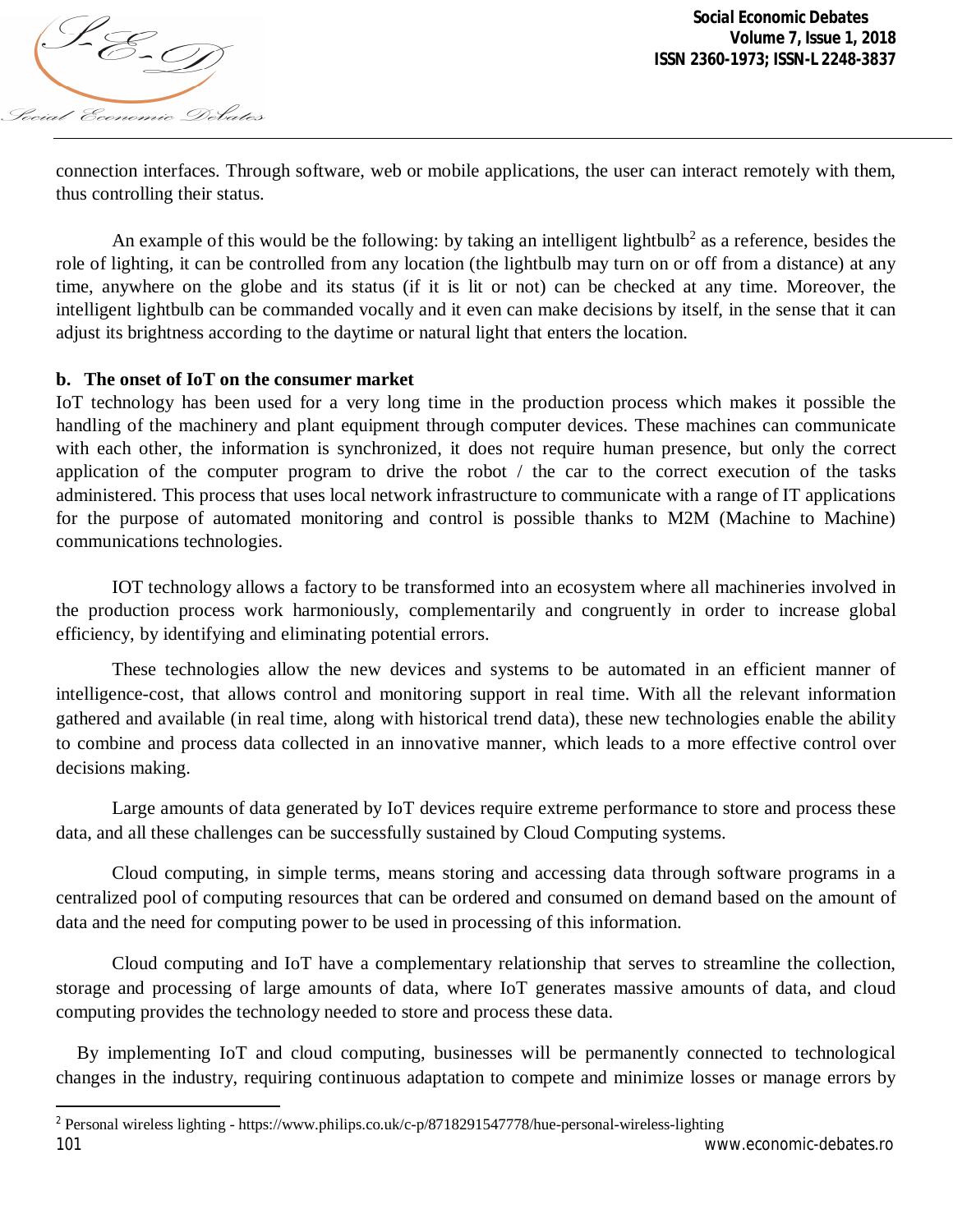

taking into account and integrating tools of risk management, change management and performance management. The experts believe that in order to cope with competition and achieve the best quality products in consensus with waste management and consumer needs and taking into account the reliability of the products made, the technology will need to be changed over a period of 3-7 years. However, investments will be profitable because although the final consumers buy increasingly IoT devices, the business area is investing more and more in these types of devices.

# **c. Predictions on the evolution of the IoT market**

By 2020, spending on IoT equipment in both segments will reach more than 2 trillion of dollars, according to a study released by Gartner.

| <b>Category</b>                 | 2016             | 2017      | 2018      | 2020      |
|---------------------------------|------------------|-----------|-----------|-----------|
| Consumer                        | 532,515          | 725,696   | 985,348   | 1,494,466 |
| <b>Business: Cross-Industry</b> | 212,069          | 280,059   | 372,989   | 567,659   |
| <b>Business:</b><br>Specific    | Vertical-634,921 | 683,817   | 736,543   | 863,662   |
| <b>Grand Total</b>              | 1,379,505        | 1,689,572 | 2,094,881 | 2,925,787 |

**Table 1 :IoT Endpoint Spending by Category (Millions of Dollars)**

Source: Gartner (January 2017)<sup>3</sup>

Contemporary challenges consist of IoT technologies transposition from the level of production to the domestic and individual consumers, and also of creating a routine as for the use of IoT products with significant environmental impact: reducing pollution sources, rationalizing natural resource consumption by programming and fortuitous choosing of some consumer programs with differentiated costs from the invoicing perspective.

Thus, agriculture, education, health system, retail, factories, cities, automobiles, all areas of activity will benefit from the implementation of IoT technologies. For this, there is a need for a prior education both for producers in standardizing products and creating a homogeneous offer of economical goods that can be considered as assimilated IoT, and also for consumers, in order to configure their demand for economical goods by adapting their needs to the demands of economical sustainability, in the sense of a creative and reliable use of economical goods. These goods behave by taking into account the connection of the product to the Internet, the transmission of messages and its remote control. These goods, considered intelligent, will be configured on the basis of a software program and using databases to gather information from them. For this reason, consumers need to know that this kind of products can monitor and send the collected data to a central server. Also, by connecting to the internet, the manufacturer will always keep control of the sold products and may decide whether to stop the support and operation of the products, leaving the consumer out of the product's usefulness. This raises the issue of the security of consumer`s intelligent products, of the management of data collected from consumers and also of the consumer`s full access to the product while it is under the control of

<sup>102</sup> [www.economic-debates.ro](http://www.economic-debates.ro)  $\overline{\phantom{a}}$ <sup>3</sup> <https://www.gartner.com/newsroom/id/3598917>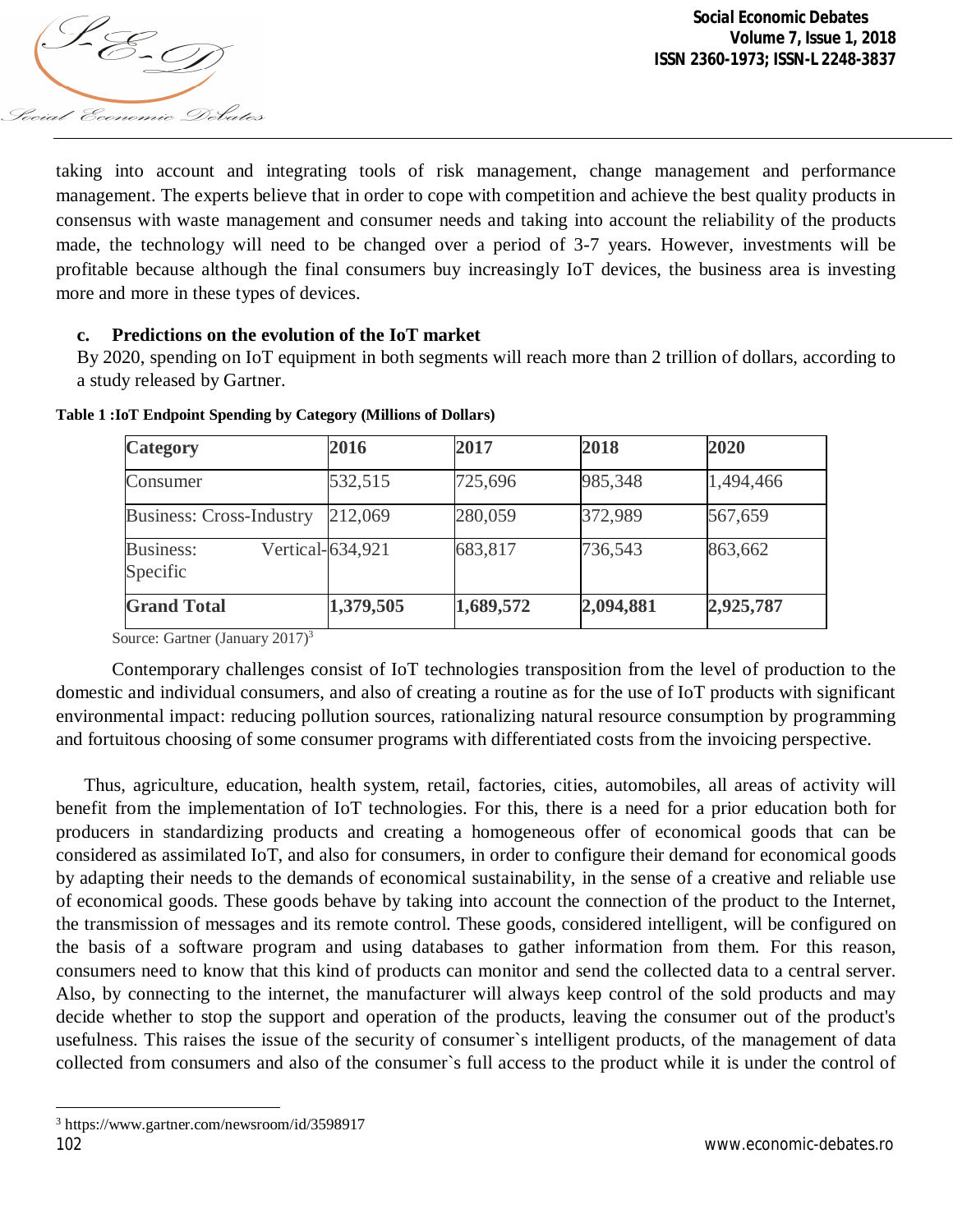

the manufacturer. At the same time, if the products communicate with each other, the problem of product`s security also affects the other users on the same market.

## **d. Trends in the evolution of IoT**

Over time, there have been more predictions made by major global IT marketers about the market penetration of IoT and M2M devices.

| Year | Organization                                  | Raport                                                            |  |
|------|-----------------------------------------------|-------------------------------------------------------------------|--|
| 2010 | <b>IBM</b>                                    | "A world of 1 trillion connected devices" by 2015                 |  |
| 2011 | Ericsson's<br><b>CEO</b><br>Hans<br>Vestberg: | "50 billion connected devices" by 2020.                           |  |
| 2013 | Cisco                                         | "50 billion things will be connected to the internet by 2020."    |  |
| 2013 | <b>ABI</b> Research report                    | "30 billion" by 2020.                                             |  |
| 2013 | Morgan Stanley report                         | "75 billion devices connected to the IoT" by 2020                 |  |
| 2014 | an Intel infographic                          | "31 billion devices connected to internet" by 2020.               |  |
| 2014 | Research<br>updated<br>ABI<br>report          | "41 billion active wireless connected devices" by 2020            |  |
| 2015 | Gartner Research                              | "4.9 billion connected things in use in 2015  and will reach 20.8 |  |
|      |                                               | billion by 2020."                                                 |  |

Tabel 2: Previziuni privind creșterea piețelor "IOT" și "M2M"

Source: IBM (2010), Erricson (2011), Cisco (2013), ABI Research (2013, 2014), Morgan Stanley(2013), Gartner (2015)

What can be noted as a common denominator in all these predictions is that the number of IoT devices estimated for 2020 has consistently been extremely high over these years.

According to these studies, in 2020 there will be over 30 billion IoT products - devices connected to the Internet, either for personal use, or business utilization.

The rise of the marketplace is also very important for the users' interest in smart products, taking into account the existence of risks, especially generated by the products` security and data integrity.

### **e. Effects generated by the expanding of IOT usage**

Tabel 3 - Effects of using IOT technology for users categories

| <b>Users</b> | <b>Advantages</b> | <b>Efects</b>                                 |  |  |
|--------------|-------------------|-----------------------------------------------|--|--|
| categories   |                   |                                               |  |  |
| Producers    | Cost reduction    | Increasing the competitiveness of products on |  |  |
|              |                   | the specific market                           |  |  |
|              | Automation        | Increasing the overall productivity           |  |  |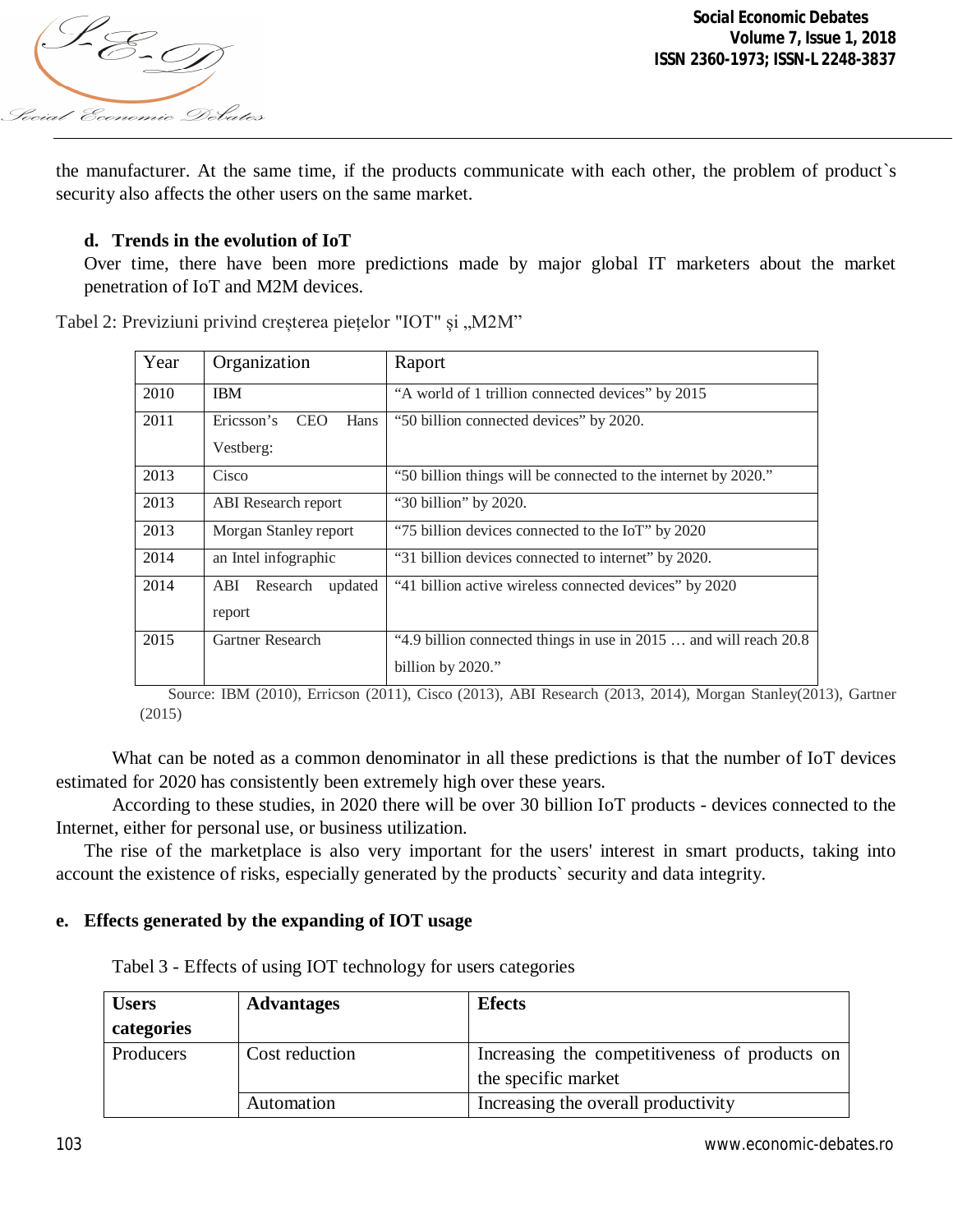

|              | Robotization /                | The risk of under-employment (falling labor        |
|--------------|-------------------------------|----------------------------------------------------|
|              | Technologizing                | demand as a result of labor-capital substitution)  |
|              |                               | Increasing the spending on innovation and          |
|              |                               | scientific research                                |
| Consumers    | Time saving and energy        | Balanced time budget, designed to enrich the       |
|              | resources                     | human being                                        |
|              |                               | Less energy consumption, better management         |
|              |                               | of pollution, recycling and waste management       |
|              |                               | issues                                             |
|              | Improving skills in the use   | Diversification of educational<br>programs,        |
|              | of superior technologies,     | university curricula by emphasizing the creative   |
|              | intelligence based<br>on      | side, the use of artificial intelligence languages |
|              | knowledge and<br>artificial   | for the purpose of using it as a specific          |
|              | intelligence                  | technique for the domestic industry                |
| <b>State</b> | Sustainability of the natural | Cost cuts on energy production                     |
|              | environment / rational use    |                                                    |
|              | of economical resources       |                                                    |
|              | Use of creative industries to | Increasing living standards and life quality       |
|              | manage global issues such     |                                                    |
|              | as traffic, public transport, |                                                    |
|              | energy supply to localities,  |                                                    |
|              | citizens' security            |                                                    |

Source: Own contribution of author

The management of IoT tools provides increased opportunities for citizens and society, in general, to converge to rational and timely usage patterns of economical resources, human factor and public institutions.

### **Conclusions**

The IoT market will face explosive growth worldwide and due to these increases, there will be a need for massive implications in the political, security, regulatory, confidentiality and technology provision.

The future reserves a multitude of uses for IoT technology, from production to consumption, from complex and engineering products to household products or educational content. The pleading for these products has to be done in terms of cost-benefit, in order to identify the relationship between the product and the environment, the person and the product and the science and consumption. Profitable to these products is the gain in terms of protecting environmental resources, meaning the sustainable approach to natural resources, increasing the level of accountability of the participants in the production act, producers and consumers alike by adopting smart, creative solutions of the products configured into simple tasks, with daily content, in order to increase the free time of the individual and the responsible use of natural resources.